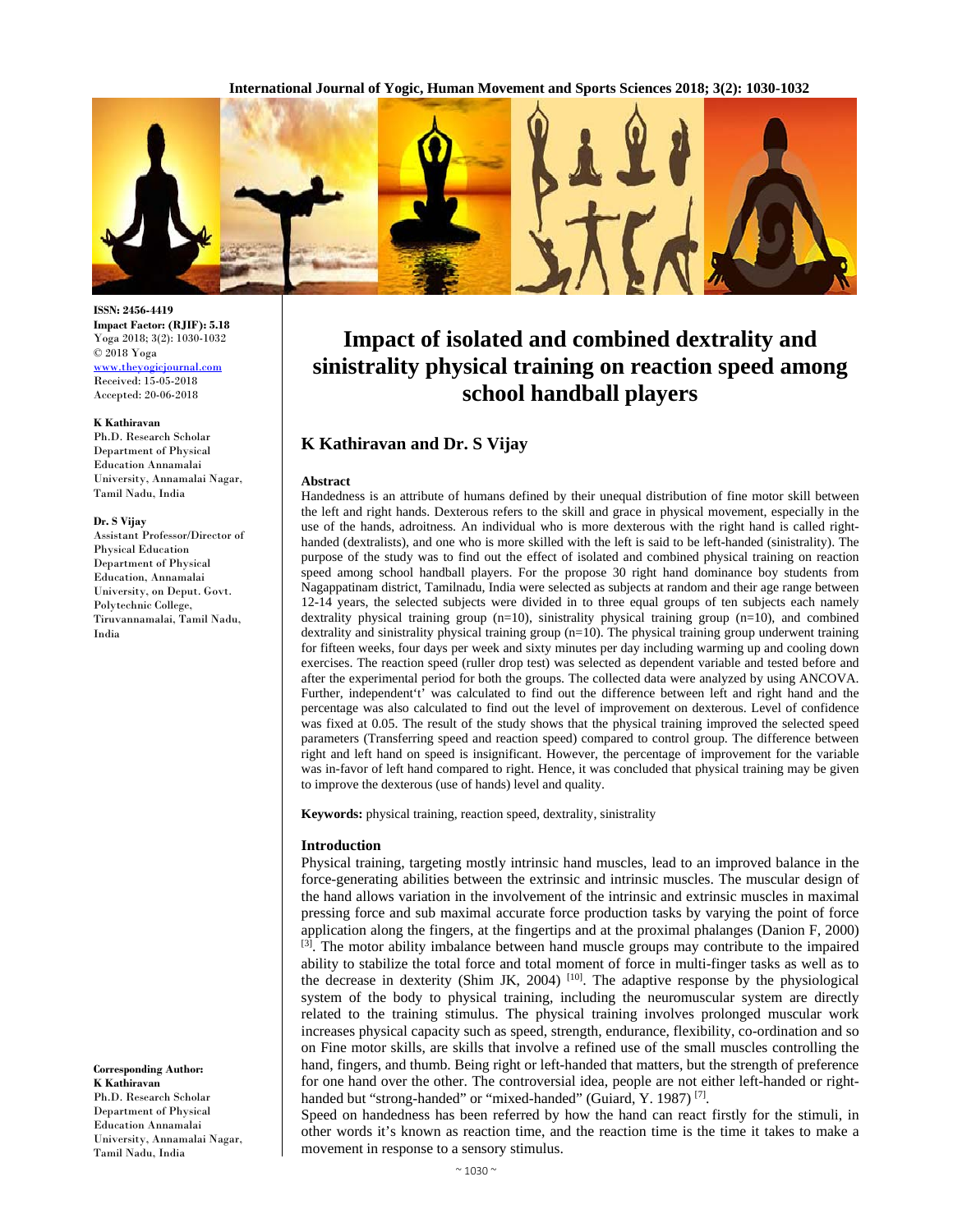And try to respond as fast as possible in each situation, the reaction time is quite different. The difference occurs because of the different amount of time it takes for the central nervous system to process the sensory signals and to choose the appropriate course of action. Improving reaction time to train the fast muscle twitch fibers and increasing the speed at which your neurons fire and communicate. (Geraldine Klimovitch Lefthus,  $1981$ )<sup>[4, 5]</sup>.

Handedness in sports plays vital role on performing skills. In handball the entire play was in dominance with hand movement and the motor control over neuromuscular coordination with the arm and hand.

Handedness is an attribute of humans defined by their unequal distribution of fine motor skill between the left and right hands. An individual who is more dexterous with the right hand is called right-handed (sinistralists), and one who is more skilled with the left is said to be left-handed (dextralists). Minorities of people are equally skilled with both hands, and are termed ambidextrous (Kabbash, P, 1994) [8].

For the propose 30 right hand dominance handball players from Nagappatinam district, Tamilnadu, India were selected as subjects at random and their age range between 12-14 years, the selected subjects were divided in to three equal groups of ten subjects each namely dextrality physical training group (n=10), sinistrality physical training group (n=10), and combined dextrality and sinistrality physical training group (n=10). The physical training group underwent training for fifteen weeks, four days per week and sixty minutes per day including warming up and cooling down exercises. The reaction speed (ruller drop test) was selected as dependent variable and tested before and after the experimental period for both the groups. The collected data were analyzed by using ANCOVA. Further, independent 't' was calculated to find out the difference between left and right hand and the percentage was also calculated to find out the level of improvement on dexterous. Level of confidence was fixed at 0.05.

# **Results**

| Group                        |      | Mean<br><b>Test</b> |      | df | 't' Ration | <b>P-Value</b> | Magnitude of improvement in % |  |  |  |  |
|------------------------------|------|---------------------|------|----|------------|----------------|-------------------------------|--|--|--|--|
| Dextrality                   | Pre  | 17.90               | 0.57 | 18 | $12.04*$   | 0.00           | 20.67%                        |  |  |  |  |
|                              | Post | 14.20               | 0.79 |    |            |                |                               |  |  |  |  |
| Sinistrality                 | Pre  | 15.50               | 0.53 | 18 | 5.88*      | 0.00           | 14.19%                        |  |  |  |  |
|                              | Post | 13.30               | 1.06 |    |            |                |                               |  |  |  |  |
| Ambidexterity (Dextrality)   | Pre  | 17.70               | 1.06 | 18 | $8.33*$    | 0.00           | 22.03%                        |  |  |  |  |
|                              | Post | 13.80               | 1.03 |    |            |                |                               |  |  |  |  |
| Ambidexterity (Sinistrality) | Pre  | 18.60               | 0.97 | 18 | $7.61*$    | 0.00           | 16.67%                        |  |  |  |  |
|                              | Post | 15.50               | 0.85 |    |            |                |                               |  |  |  |  |

Table 1: Independent 't' test between pretest and posttest data of reaction time among under – 14 boys

**Methodology** 

\*Significant at 0.05 levels.

The table value for df 18 is 1.73 at 0.05 level of confidence

**Table 2:** Analysis of covariance of pretest and post test data on isolated and combined dextrality reaction time among under – 14 handball players

| <b>Test</b>               |      | <b>Isolated Dextrality Group</b> | <b>Combined Dextrality Group</b> | <b>SOV</b> | SS             | df  | <b>MS</b>     | 'F' Ratio            |
|---------------------------|------|----------------------------------|----------------------------------|------------|----------------|-----|---------------|----------------------|
| <b>Adiusted Post Test</b> | Mean | $\gamma$<br>14.ZJ                | 2.75<br>19.IJ                    |            | $\sim$<br>     |     | 0.22<br>∪.∠∠  | $\mathbf{z}$<br>1.79 |
|                           |      |                                  |                                  | W          | 12.05<br>12.VJ | . - | 0.71<br>v. 11 |                      |

\* Significant at .05 level of confidence.

(The table values required for significance at .05 level of confidence for 1 and 17 is d 4.45 respectively).

**Table 3:** analysis of covariance of pretest and post test data on isolated and combined sinistrality reaction time among under – 14 handball players

| <b>Test</b>               |      | <b>Isolated Sinistrality Group</b> | Combined Sinistrality Group |        | SS <sup>-</sup> | df MS | 'F' Ratio |
|---------------------------|------|------------------------------------|-----------------------------|--------|-----------------|-------|-----------|
| <b>Adjusted Post Test</b> | Mean | $\sim$ $\sim$<br>.                 | 15.43                       | -<br>ၪ | 3.96            | 3.96  | 74.UZ     |
|                           |      |                                    |                             | W      | L6.58           | 0.98  |           |

\* Significant at .05 level of confidence.

(The table values required for significance at .05 level of confidence for 1 and 17 is d 4.45 respectively).

The table II shows that there was no significant difference between the adjusted posttest means of isolated dextrality physical training group and combined dextrality physical training group on reaction speed. Therefore, the isolated and combined dextrality physical training indicates the similar advance. The table III shows that there was a significant difference between the adjusted posttest means of isolated sinistrality physical training group and combined sinistrality physical training group on reaction speed. Therefore, the isolated and combined sinistrality physical training indicates the different advance. To find out the improvement on dexterous level, independent 't' ratio was calculated with the

magnitude of improvement (%).

The result of the 't' shows, significant difference between pretest and posttest mean on reaction speed. The magnitude of improvement was higher for right hand when compared to left hand on reaction speed. Hence, it was concluded that the selected physical training improves the dexterous level.

#### **Discussion**

The findings confirm that physical training has a significant impact on speed. The following findings of different researches were in conformity with this study. In Box and Block Test gross manual dexterity score was determined as